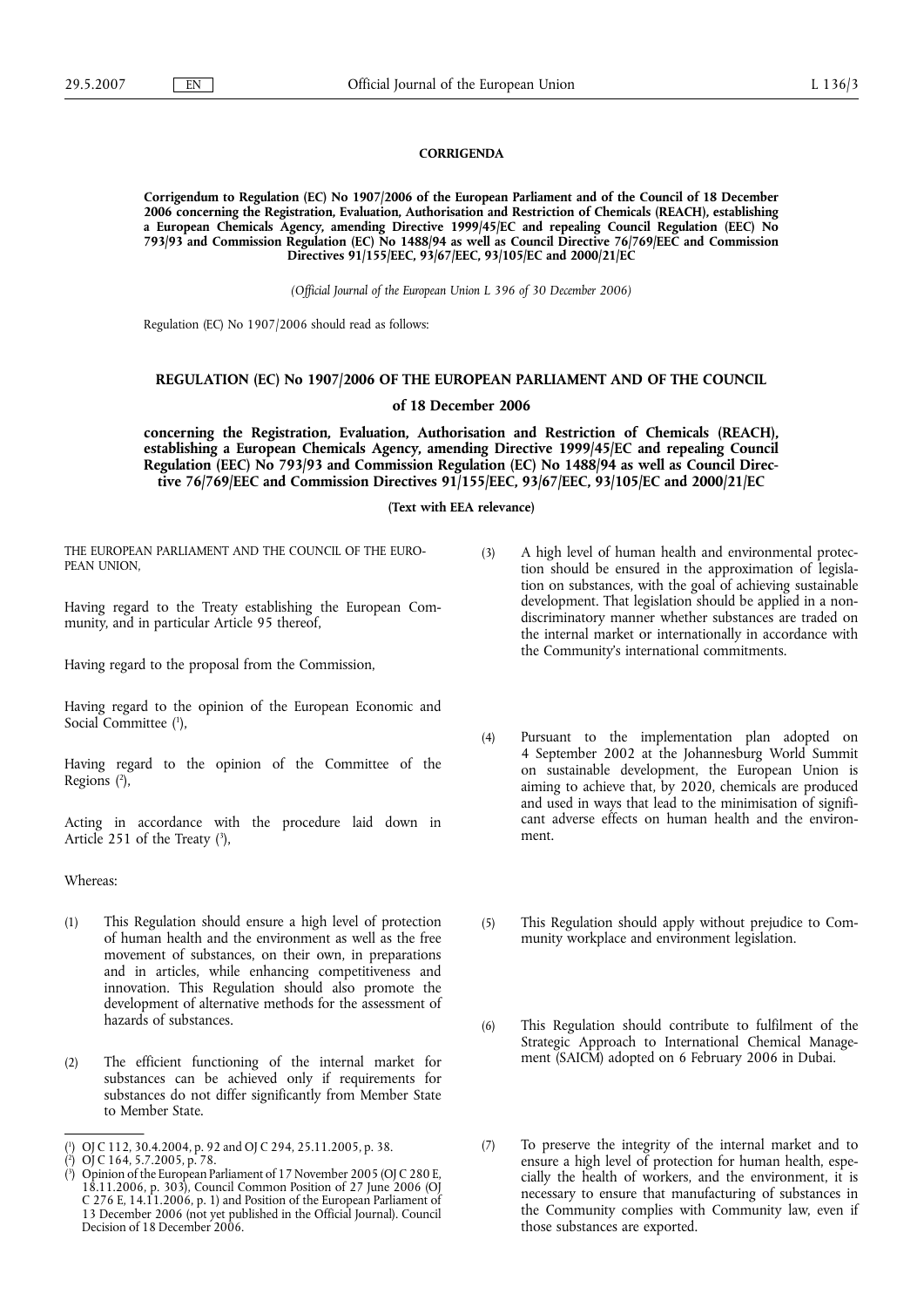- (8) Special account should be taken of the potential impact of this Regulation on small- and medium-sized enterprises (SMEs) and the need to avoid any discrimination against them.
- (9) The assessment of the operation of the four main legal instruments governing chemicals in the Community, i.e. Council Directive 67/548/EEC of 27 June 1967 on the approximation of the laws, regulations and administrative provisions relating to the classification, packaging and labelling of dangerous substances (1), Council Directive 76/769/EEC of 27 July 1976 on the approximation of the laws, regulations and administrative provisions of the Member States relating to restrictions on the marketing and use of certain dangerous substances and preparations (2 ), Directive 1999/45/EC of the European Parliament and of the Council of 31 May 1999 concerning the approximation of the laws, regulations and administrative provisions of the Member States relating to the classification, packaging and labelling of dangerous preparations (3 ) and Council Regulation (EEC) No 793/93 of 23 March 1993 on the evaluation and control of the risks of existing substances (4 ), identified a number of problems in the functioning of Community legislation on chemicals, resulting in disparities between the laws, regulations and administrative provisions in Member States directly affecting the functioning of the internal market in this field, and the need to do more to protect public health and the environment in accordance with the precautionary principle.
- (10) Substances under customs supervision which are in temporary storage, in free zones or free warehouses with a view to re-exportation or in transit are not used within the meaning of this Regulation and should therefore be excluded from its scope. The carriage of dangerous substances and of dangerous preparations by rail, road, inland waterways, sea or air should also be excluded from its scope as specific legislation already applies to such carriage.
- (11) To ensure workability and to maintain the incentives for waste recycling and recovery, wastes should not be regarded as substances, preparations or articles within the meaning of this Regulation.
- (12) An important objective of the new system to be established by this Regulation is to encourage and in certain

cases to ensure that substances of high concern are eventually replaced by less dangerous substances or technologies where suitable economically and technically viable alternatives are available. This Regulation does not affect the application of Directives on worker protection and the environment, especially Directive 2004/37/EC of the European Parliament and of the Council of 29 April 2004 on the protection of workers from the risks related to exposure to carcinogens or mutagens at work (Sixth individual Directive within the meaning of Article 16(1) of Council Directive  $89/391/EEC$  (5) and Council Directive 98/24/EC of 7 April 1998 on the protection of the health and safety of workers from the risks related to chemical agents at work (fourteenth individual Directive within the meaning of Article 16(1) of Directive 89/391/EEC) (<sup>6</sup>) under which employers are required to eliminate dangerous substances, wherever technically possible, or to substitute dangerous substances with less dangerous substances.

- (13) This Regulation should apply without prejudice to the prohibitions and restrictions laid down in Council Directive 76/768/EEC of 27 July 1976 on the approximation of the laws of the Member States relating to cosmetic products ( $\theta$ ) in so far as substances are used and marketed as cosmetic ingredients and are within the scope of this Regulation. A phase-out of testing on vertebrate animals for the purpose of protecting human health as specified in Directive 76/768/EEC should take place with regard to the uses of those substances in cosmetics.
- (14) This Regulation will generate information on substances and their uses. Available information, including that generated by this Regulation, should be used by the relevant actors in the application and implementation of appropriate Community legislation, for example that covering products, and Community voluntary instruments, such as the eco-labelling scheme. The Commission should consider in the review and development of relevant Community legislation and voluntary instruments how information generated by this Regulation should be used, and examine possibilities for establishing a European quality mark.
- (15) There is a need to ensure effective management of the technical, scientific and administrative aspects of this Regulation at Community level. A central entity should therefore be created to fulfil this role. A feasibility study on the resource requirements for this central entity concluded that an independent central entity offered a number of long-term advantages over other options. A European Chemicals Agency (hereinafter referred to as the Agency) should therefore be established.

<sup>(</sup> 1 ) OJ 196, 16.8.1967, p. 1. Directive as last amended by Commission Directive 2004/73/EC (OJ L 152, 30.4.2004, p. 1). Corrected in OJ L 216, 16.6.2004, p. 3.

<sup>(</sup> 2 ) OJ L 262, 27.9.1976, p. 201. Directive as last amended by Commission Directive 2006/139/EC (OJ L 384, 29.12.2006, p. 94).

<sup>(</sup> 3 ) OJ L 200, 30.7.1999, p. 1. Directive as last amended by Commission Directive 2006/8/EC (OJ L 19, 24.1.2006, p. 12).

 $($ <sup>4</sup> ) OJ L 84, 5.4.1993, p. 1. Regulation as amended by Regulation (EC) No 1882/2003 of the European Parliament and of the Council (OJ L 284, 31.10.2003, p. 1).

<sup>(</sup> 5 ) OJ L 158, 30.4.2004, p. 50, corrected in OJ L 229, 29.6.2004, p. 23.

<sup>(</sup> 6 ) OJ L 131, 5.5.1998, p. 11.

<sup>(</sup> 7 ) OJ L 262, 27.9.1976, p. 169. Directive as last amended by Commission Directive 2007/1/EC (OJ L 25, 1.2.2007, p. 9).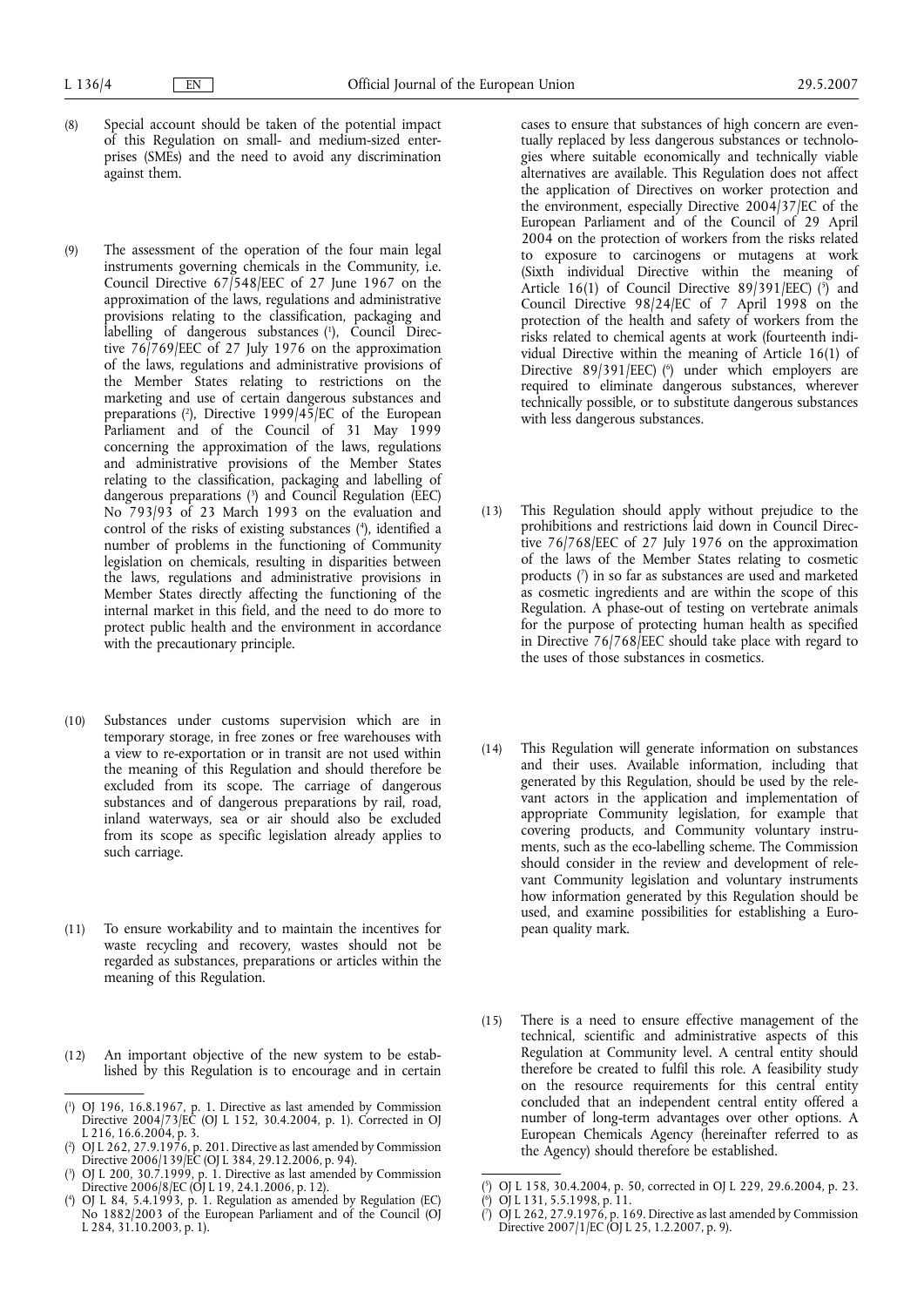- (16) This Regulation lays down specific duties and obligations on manufacturers, importers and downstream users of substances on their own, in preparations and in articles. This Regulation is based on the principle that industry should manufacture, import or use substances or place them on the market with such responsibility and care as may be required to ensure that, under reasonably foreseeable conditions, human health and the environment are not adversely affected.
- (17) All available and relevant information on substances on their own, in preparations and in articles should be collected to assist in identifying hazardous properties, and recommendations about risk management measures should systematically be conveyed through supply chains, as reasonably necessary, to prevent adverse effects on human health and the environment. In addition, communication of technical advice to support risk management should be encouraged in the supply chain, where appropriate.
- (18) Responsibility for the management of the risks of substances should lie with the natural or legal persons that manufacture, import, place on the market or use these substances. Information on the implementation of this Regulation should be easily accessible, in particular for SMEs.
- (19) Therefore, the registration provisions should require manufacturers and importers to generate data on the substances they manufacture or import, to use these data to assess the risks related to these substances and to develop and recommend appropriate risk management measures. To ensure that they actually meet these obligations, as well as for transparency reasons, registration should require them to submit a dossier containing all this information to the Agency. Registered substances should be allowed to circulate on the internal market.
- (20) The evaluation provisions should provide for follow-up to registration, by allowing for checks on whether registrations are in compliance with the requirements of this Regulation and if necessary by allowing for generation of more information on the properties of substances. If the Agency in cooperation with the Member States considers that there are grounds for considering that a substance constitutes a risk to human health or the environment, the Agency should, after having included the substance in the Community rolling action plan for substance evaluation, relying on the competent authorities of Member States, ensure that this substance is evaluated.
- (21) Although the information yielded on substances through evaluation should be used in the first place by manufac-

turers and importers to manage the risks related to their substances, it may also be used to initiate the authorisation or restrictions procedures under this Regulation or risk management procedures under other Community legislation. Therefore it should be ensured that this information is available to the competent authorities and may be used by them for the purpose of such procedures.

- (22) The authorisation provisions should ensure the good functioning of the internal market while assuring that the risks from substances of very high concern are properly controlled. Authorisations for the placing on the market and use should be granted by the Commission only if the risks arising from their use are adequately controlled, where this is possible, or the use can be justified for socio-economic reasons and no suitable alternatives are available, which are economically and technically viable.
- (23) The restriction provisions should allow the manufacturing, placing on the market and use of substances presenting risks that need to be addressed, to be made subject to total or partial bans or other restrictions, based on an assessment of those risks.
- (24) In preparation for this Regulation, the Commission has launched REACH Implementation Projects (RIPs), involving relevant experts from stakeholder groups. Some of those projects aim at developing draft guidelines and tools which should help the Commission, the Agency, Member States, manufacturers, importers and downstream users of substances to fulfil, in concrete terms, their obligations under this Regulation. This work should enable the Commission and the Agency to make available appropriate technical guidance, in due time, with regard to the deadlines introduced by this Regulation.
- (25) The responsibility to assess the risks and hazards of substances should be given, in the first place, to the natural or legal persons that manufacture or import substances, but only when they do so in quantities exceeding a certain volume, to enable them to carry the associated burden. Natural or legal persons handling chemicals should take the necessary risk management measures in accordance with the assessment of the risks of substances and pass on relevant recommendations along the supply chain. This should include describing, documenting and notifying in an appropriate and transparent fashion the risks stemming from the production, use and disposal of each substance.
- (26) In order to undertake chemical safety assessments of substances effectively, manufacturers and importers of substances should obtain information on these substances, if necessary by performing new tests.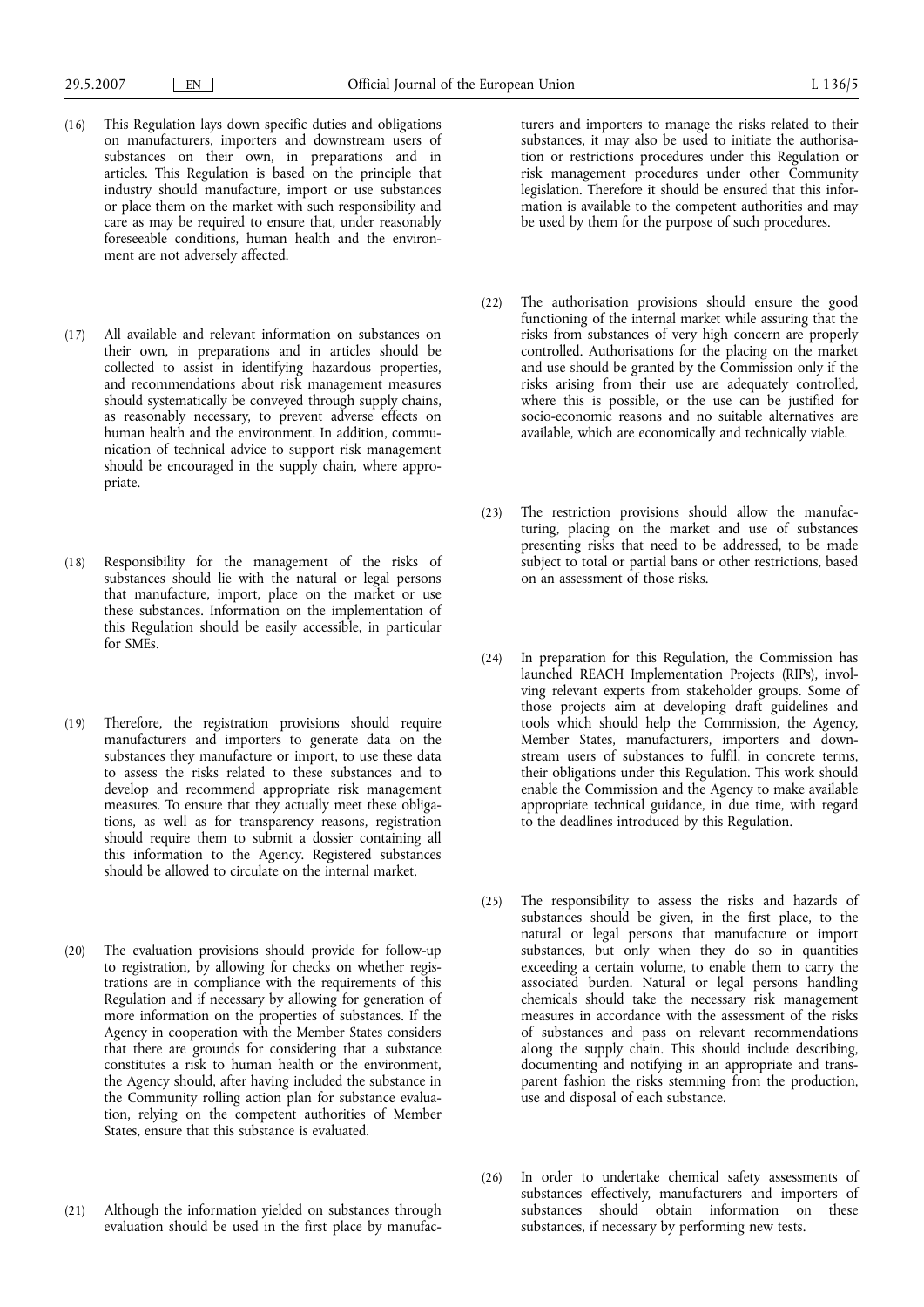- (27) For purposes of enforcement and evaluation and for reasons of transparency, the information on these substances, as well as related information, including on risk management measures, should normally be submitted to authorities.
- (28) Scientific research and development normally takes place in quantities below one tonne per year. There is no need to exempt such research and development because substances in those quantities do not have to be registered in any case. However, in order to encourage innovation, product and process oriented research and development should be exempted from the obligation to register for a certain time period where a substance is not yet intended to be placed on the market to an indefinite number of customers because its application in preparations or articles still requires further research and development performed by the potential registrant himself or in cooperation with a limited number of known customers. In addition, it is appropriate to provide for a similar exemption to downstream users using the substance for the purposes of product and process oriented research and development, provided that the risks to human health and the environment are adequately controlled in accordance with the requirements of legislation for the protection of workers and the environment.
- (29) Since producers and importers of articles should be responsible for their articles, it is appropriate to impose a registration requirement on substances which are intended to be released from articles and have not been registered for that use. In the case of substances of very high concern which are present in articles above tonnage and concentration thresholds, where exposure to the substance cannot be excluded and where the substance has not been registered by any person for this use, the Agency should be notified. The Agency should also be empowered to request that a registration be submitted if it has grounds for suspecting that the release of a substance from the article may present a risk to human health or the environment and the substance is present in those articles in quantities totalling over one tonne per producer or importer per year. The Agency should consider the need for a proposal for a restriction where it considers that the use of such substances in articles poses a risk to human health or the environment that is not adequately controlled.
- (30) The requirements for undertaking chemical safety assessments by manufacturers and importers should be defined in detail in a technical annex to allow them to meet their obligations. To achieve fair burden sharing with their customers, manufacturers and importers should in their chemical safety assessment address not only their own uses and the uses for which they place their substances on the market, but also all uses which their customers ask them to address.
- (31) The Commission, in close cooperation with industry, Member States and other relevant stakeholders, should develop guidance to fulfil the requirements under this Regulation related to preparations (in particular with regard to safety data sheets incorporating exposure scenarios) including assessment of substances incorporated into special preparations — such as metals incorporated in alloys. In doing so, the Commission should take full account of the work that will have been carried out within the framework of the RIPs and should include the necessary guidance on this matter in the overall REACH guidance package. This guidance should be available before the application of this Regulation.
- (32) A chemical safety assessment should not need to be performed for substances in preparations in certain very small concentrations which are considered as not giving rise to concern. Substances in preparations in such low concentrations should also be exempt from authorisation. These provisions should apply equally to preparations that are solid mixtures of substances until a specific shape is given to such a preparation that transforms it into an article.
- (33) Joint submission and the sharing of information on substances should be provided for in order to increase the efficiency of the registration system, to reduce costs and to reduce testing on vertebrate animals. One of a group of multiple registrants should submit information on behalf of the others according to rules which ensure that all the required information is submitted, while allowing sharing of the costs burden. A registrant should be able to submit information directly to the Agency in certain specified cases.
- (34) Requirements for generation of information on substances should be tiered according to the volumes of manufacture or importation of a substance, because these provide an indication of the potential for exposure of man and the environment to the substances, and should be described in detail. To reduce the possible impact on low volume substances, new toxicological and ecotoxicological information should only be required for priority substances between 1 and 10 tonnes. For other substances in that quantity range there should be incentives to encourage manufacturers and importers to provide this information.
- (35) The Member States, the Agency and all interested parties should take full account of the results of the RIPs, in particular with regard to the registration of substances which occur in nature.
- (36) It is necessary to consider the application of Article 2(7) (a) and (b) and Annex XI to substances derived from mineralogical processes and the review of Annexes IV and V should fully take this into account.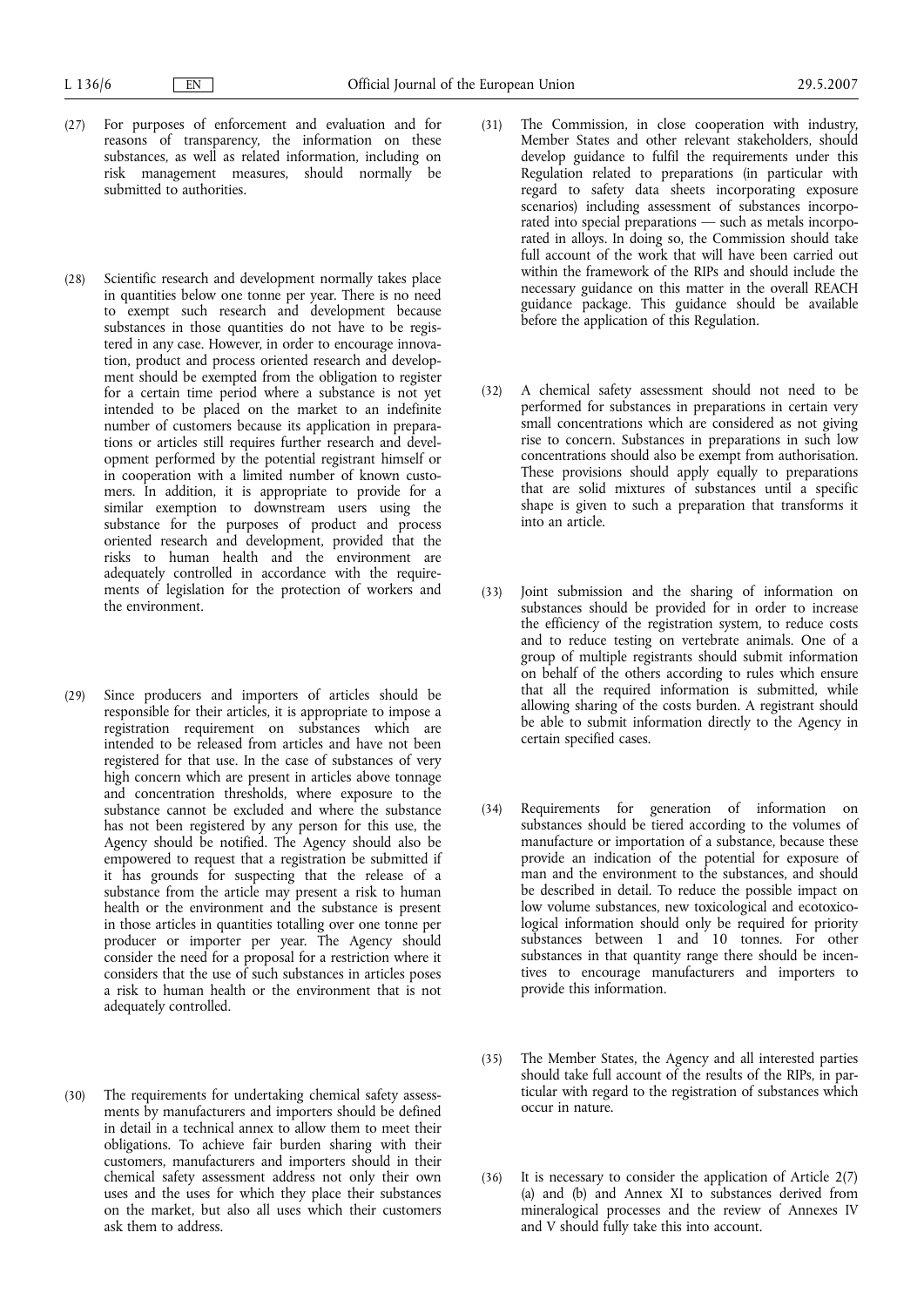- (37) If tests are performed, they should comply with the relevant requirements of protection of laboratory animals, set out in Council Directive 86/609/EEC of 24 November 1986 on the approximation of laws, regulations and administrative provisions of the Member States regarding the protection of animals used for experimental and other scientific purposes (1), and, in the case of ecotoxicological and toxicological tests, good laboratory practice, set out in Directive 2004/10/EC of the European Parliament and of the Council of 11 February 2004 on the harmonisation of laws, regulations and administrative provisions relating to the application of the principles of good laboratory practice and the verification of their application for tests on chemical substances  $(2)$ .
- (38) The generation of information by alternative means offering equivalence to prescribed tests and test methods should also be allowed, for example when this information comes from valid qualitative or quantitative structure activity models or from structurally related substances. To this end the Agency, in cooperation with Member States and interested parties, should develop appropriate guidance. It should also be possible not to submit certain information if appropriate justification can be provided. Based on experience gained through RIPs, criteria should be developed defining what constitutes such justification.
- (39) In order to help companies, and in particular SMEs, to comply with the requirements of this Regulation, Member States, in addition to the operational guidance documents provided by the Agency, should establish national helpdesks.
- (40) The Commission, Member States, industry and other stakeholders should continue to contribute to the promotion of alternative test methods on an international and national level including computer supported methodologies, *in vitro* methodologies, as appropriate, those based on toxicogenomics, and other relevant methodologies. The Community's strategy to promote alternative test methods is a priority and the Commission should ensure that within its future Research Framework Programmes and initiatives such as the Community Action Plan on the Protection and Welfare of Animals 2006 to 2010 this remains a priority topic. Participation of stakeholders and initiatives involving all interested parties should be sought.
- (41) For reasons of workability and because of their special nature, specific registration requirements should be laid down for intermediates. Polymers should be exempted from registration and evaluation until those that need to be registered due to the risks posed to human health or the environment can be selected in a practicable and cost-efficient way on the basis of sound technical and valid scientific criteria.
- (42) To avoid overloading authorities and natural or legal persons with the work arising from the registration of phase-in substances already on the internal market, that registration should be spread over an appropriate period of time, without introducing undue delay. Deadlines for the registration of these substances should therefore be set.
- (43) Data for substances already notified in accordance with Directive 67/548/EEC should be eased into the system and should be upgraded when the next tonnage quantity threshold is reached.
- (44) In order to provide a harmonised, simple system, all registrations should be submitted to the Agency. To ensure a consistent approach and efficient use of resources, it should perform a completeness check on all registrations and take responsibility for any final rejections of registrations.
- (45) The European Inventory of Existing Commercial Chemical Substances (EINECS) included certain complex substances in a single entry. UVCB substances (substances of unknown or variable composition, complex reaction products or biological materials) may be registered as a single substance under this Regulation, despite their variable composition, provided that the hazardous properties do not differ significantly and warrant the same classification.
- (46) To ensure that the information gathered through the registration is kept up-to-date, an obligation on registrants to inform the Agency of certain changes to the information should be introduced.
- (47) In accordance with Directive 86/609/EEC, it is necessary to replace, reduce or refine testing on vertebrate animals. Implementation of this Regulation should be based on the use of alternative test methods, suitable for the assessment of health and environmental hazards of chemicals, wherever possible. The use of animals should be avoided by recourse to alternative methods validated by the Commission or international bodies, or recognised by the Commission or the Agency as appropriate to meet the information requirements under this Regulation. To this end, the Commission, following consultation with relevant stakeholders, should propose to amend the future Commission Regulation on test methods or this Regulation, where appropriate, to replace, reduce or refine animal testing. The Commission and the Agency should ensure that reduction of animal testing is a key consideration in the development and maintenance of guidance for stakeholders and in the Agency's own procedures.

<sup>(</sup> 1 ) OJ L 358, 18.12.1986, p. 1. Directive as amended by Directive 2003/65/EC of the European Parliament and of the Council (OJ L 230, 16.9.2003, p. 32).

<sup>(</sup> 2 ) OJ L 50, 20.2.2004, p. 44.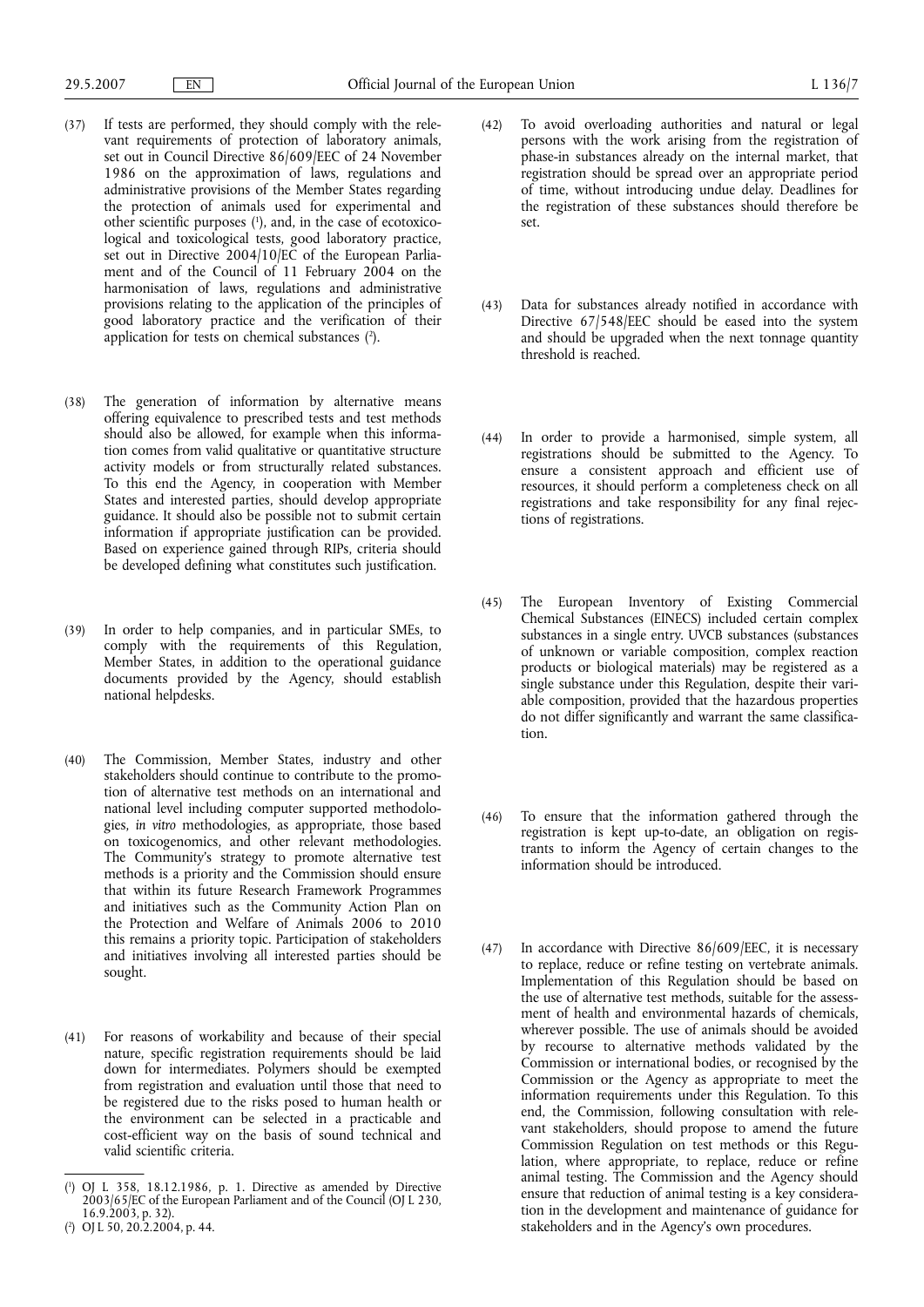- (48) This Regulation should be without prejudice to the full and complete application of the Community competition rules.
- (49) In order to avoid duplication of work, and in particular to reduce testing involving vertebrate animals, the provisions concerning preparation and submission of registrations and updates should require sharing of information where this is requested by any registrant. If the information concerns vertebrate animals, the registrant should be obliged to request it.
- (50) It is in the public interest to ensure the quickest possible circulation of test results on human health or environmental hazards of certain substances to those natural or legal persons which use them, in order to limit any risks associated with their use. Sharing of information should occur where this is requested by any registrant, in particular in the case of information involving tests on vertebrate animals, under conditions that ensure a fair compensation for the company that has undertaken the tests.
- (51) In order to strengthen the competitiveness of Community industry and to ensure that this Regulation is applied as efficiently as possible, it is appropriate to make provision for the sharing of data between registrants on the basis of fair compensation.
- (52) In order to respect the legitimate property rights of those generating testing data, the owner of such data should, for a period of 12 years, be able to claim compensation from those registrants who benefit from that data.
- (53) In order to allow a potential registrant of a phase-in substance to proceed with his registration, even if he cannot reach agreement with a previous registrant, the Agency, on request, should allow use of any summary or robust study summary of tests already submitted. The registrant who receives these data should be obliged to pay a contribution to the costs to the owner of the data. For non-phase-in substances, the Agency may ask for evidence that a potential registrant has paid the owner of a study before the Agency gives permission for the potential registrant to use that information in his registration.
- (54) In order to avoid duplication of work, and in particular to avoid duplication of testing, registrants of phase-in substances should pre-register as early as possible with a database managed by the Agency. A system should be established in order to provide for the establishment of Substance Information Exchange Forums (SIEF) to help exchange of information on the substances that have been registered. SIEF participants should include all relevant actors submitting information to the Agency on the same phase-in substance. They should include both

potential registrants, who must provide and be supplied with any information relevant to the registration of their substances, and other participants, who may receive financial compensation for studies they hold but are not entitled to request information. In order to ensure the smooth functioning of that system they should fulfil certain obligations. If a member of a SIEF does not fulfil his obligations, he should be penalised accordingly but other members should be enabled to continue preparing their own registration. In cases where a substance has not been pre-registered, measures should be taken to help downstream users find alternative sources of supply.

- (55) Manufacturers and importers of a substance on its own or in a preparation should be encouraged to communicate with the downstream users of the substance with regard to whether they intend to register the substance. Such information should be provided to a downstream user sufficiently in advance of the relevant registration deadline if the manufacturer or importer does not intend to register the substance, in order to enable the downstream user to look for alternative sources of supply.
- (56) Part of the responsibility of manufacturers or importers for the management of the risks of substances is the communication of information on these substances to other professionals such as downstream users or distributors. In addition, producers or importers of articles should supply information on the safe use of articles to industrial and professional users, and consumers on request. This important responsibility should also apply throughout the supply chain to enable all actors to meet their responsibility in relation to management of risks arising from the use of substances.
- (57) As the existing safety data sheet is already being used as a communication tool within the supply chain of substances and preparations, it is appropriate to develop it further and make it an integral part of the system established by this Regulation.
- (58) In order to have a chain of responsibilities, downstream users should be responsible for assessing the risks arising from their uses of substances if those uses are not covered by a safety data sheet received from their suppliers, unless the downstream user concerned takes more protective measures than those recommended by his supplier or unless his supplier was not required to assess those risks or provide him with information on those risks. For the same reason, downstream users should manage the risks arising from their uses of substances. In addition, it is appropriate that any producer or importer of an article containing a substance of very high concern should provide sufficient information to allow safe use of such an article.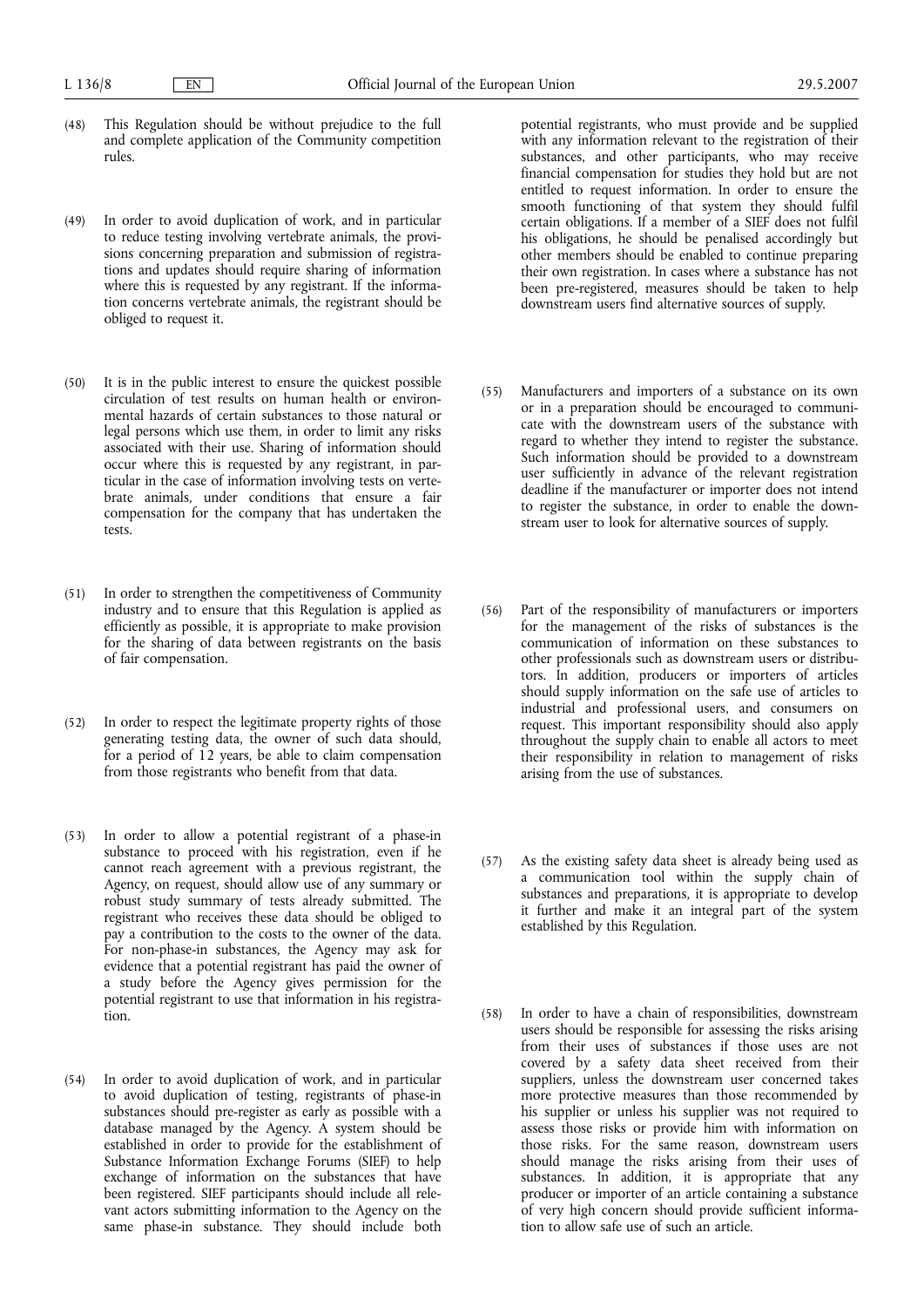- (59) The requirements for undertaking chemical safety assessments by downstream users should also be prescribed in detail to allow them to meet their obligations. These requirements should only apply above a total quantity of one tonne of substance or preparation. In any case, however, the downstream users should consider the use and identify and apply appropriate risk management measures. Downstream users should report certain basic information on use to the Agency.
- (60) For enforcement and evaluation purposes, downstream users of substances should be required to report to the Agency certain basic information if their use is outside the conditions of the exposure scenario detailed in the safety data sheet communicated by their original manufacturer or importer and to keep such reported information up-to-date.
- (61) For reasons of workability and proportionality, it is appropriate to exempt downstream users using low quantities of a substance from such reporting.
- (62) Communication up and down the supply chain should be facilitated. The Commission should develop a system categorising brief general descriptions of uses taking into account the outcomes of the RIPs.
- (63) It is also necessary to ensure that generation of information is tailored to real information needs. To this end evaluation should require the Agency to decide on the programmes of testing proposed by manufacturers and importers. In cooperation with Member States, the Agency should give priority to certain substances, for instance those which may be of very high concern.
- (64) In order to prevent unnecessary animal testing, interested parties should have a period of 45 days during which they may provide scientifically valid information and studies that address the relevant substance and hazard end-point, which is addressed by the testing proposal. The scientifically valid information and studies received by the Agency should be taken into account for decisions on testing proposals.
- (65) In addition, it is necessary to instil confidence in the general quality of registrations and to ensure that the public at large as well as all stakeholders in the chemicals industry have confidence that natural or legal persons are meeting the obligations placed upon them. Accordingly, it is appropriate to provide for recording which information has been reviewed by an assessor possessing appropriate experience, and for a percentage of registrations to be checked for compliance by the Agency.
- (66) The Agency should also be empowered to require further information from manufacturers, importers or downstream users on substances suspected of posing a risk to human health or the environment, including by reason of their presence on the internal market in high volumes, on the basis of evaluations performed. Based on the criteria for prioritising substances developed by the Agency in cooperation with the Member States a Community rolling action plan for substance evaluation should be established, relying on Member State competent authorities to evaluate substances included therein. If a risk equivalent to the level of concern arising from the use of substances subject to authorisation arises from the use of isolated intermediates on site, the competent authorities of the Member States should also be allowed to require further information, when justified.
- (67) Collective agreement within the Agency's Member State Committee on its draft decisions should provide the basis for an efficient system that respects the principle of subsidiarity, while maintaining the internal market. If one or more Member States or the Agency do not agree to a draft decision, it should be adopted subject to a centralised procedure. If the Member State Committee fails to reach unanimous agreement, the Commission should adopt a decision in accordance with a Committee procedure.
- (68) Evaluation may lead to the conclusion that action should be taken under the restriction or authorisation procedures or that risk management action should be considered in the framework of other appropriate legislation. Information on the progress of evaluation proceedings should therefore be made public.
- (69) To ensure a sufficiently high level of protection for human health, including having regard to relevant human population groups and possibly to certain vulnerable sub-populations, and the environment, substances of very high concern should, in accordance with the precautionary principle, be subject to careful attention. Authorisation should be granted where natural or legal persons applying for an authorisation demonstrate to the granting authority that the risks to human health and the environment arising from the use of the substance are adequately controlled. Otherwise, uses may still be authorised if it can be shown that the socio-economic benefits from the use of the substance outweigh the risks connected with its use and there are no suitable alternative substances or technologies that are economically and technically viable. Taking into account the good functioning of the internal market it is appropriate that the Commission should be the granting authority.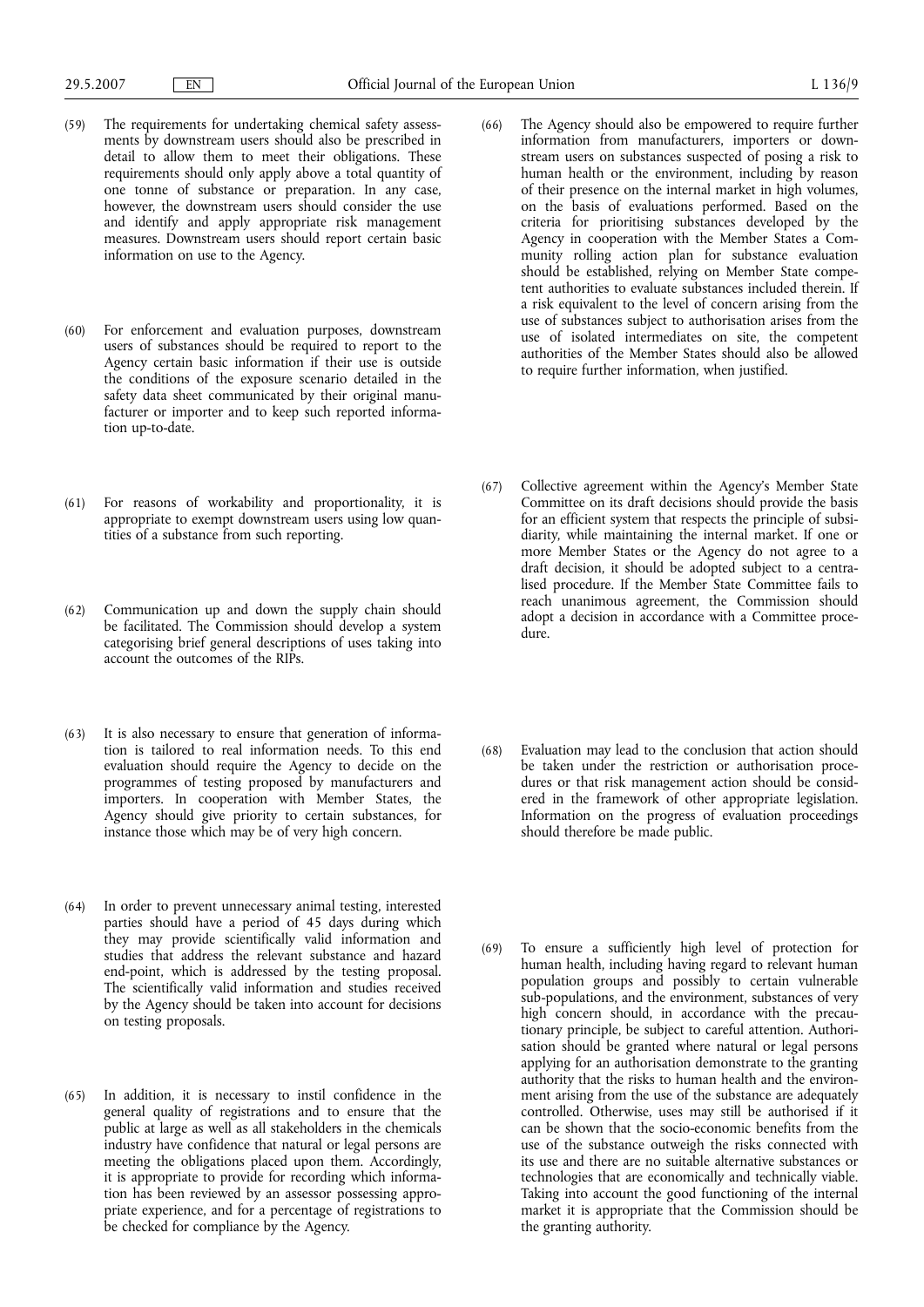- (70) Adverse effects on human health and the environment from substances of very high concern should be prevented through the application of appropriate risk management measures to ensure that any risks from the uses of a substance are adequately controlled, and with a view to progressively substituting these substances with a suitable safer substance. Risk management measures should be applied to ensure, when substances are manufactured, placed on the market and used, that exposure to these substances including discharges, emissions and losses, throughout the whole life-cycle is below the threshold level beyond which adverse effects may occur. For any substance for which authorisation has been granted, and for any other substance for which it is not possible to establish a safe level of exposure, measures should always be taken to minimise, as far as technically and practically possible, exposure and emissions with a view to minimising the likelihood of adverse effects. Measures to ensure adequate control should be identified in any Chemical Safety Report. These measures should be applied and, where appropriate, recommended to other actors down the supply chain.
- (71) Methodologies to establish thresholds for carcinogenic and mutagenic substances may be developed taking into account the outcomes of RIPs. The relevant Annex may be amended on the basis of these methodologies to allow thresholds where appropriate to be used while ensuring a high level of protection of human health and the environment.
- (72) To support the aim of eventual replacement of substances of very high concern by suitable alternative substances or technologies, all applicants for authorisation should provide an analysis of alternatives considering their risks and the technical and economic feasibility of substitution, including information on any research and development the applicant is undertaking or intends to undertake. Furthermore, authorisations should be subject to timelimited review whose periods would be determined on a case-by-case basis and normally be subject to conditions, including monitoring.
- (73) Substitution of a substance on its own, in a preparation or in an article should be required when manufacture, use or placing on the market of that substance causes an unacceptable risk to human health or to the environment, taking into account the availability of suitable safer alternative substances and technologies, and the socioeconomic benefits from the uses of the substance posing an unacceptable risk.
- (74) Substitution of a substance of very high concern by suitable safer alternative substances or technologies should be considered by all those applying for authorisa-

tions of uses of such substances on their own, in preparations or for incorporation of substances into articles by making an analysis of alternatives, the risks involved in using any alternative and the technical and economic feasibility of substitution.

- (75) The possibility of introducing restrictions on the manufacturing, placing on the market and use of dangerous substances, preparations and articles applies to all substances falling within the scope of this Regulation, with minor exemptions. Restrictions on the placing on the market and the use of substances which are carcinogenic, mutagenic or toxic to reproduction, category 1 or 2, for their use by consumers on their own or in preparations should continue to be introduced.
- (76) Experience at international level shows that substances with characteristics rendering them persistent, liable to bioaccumulate and toxic, or very persistent and very liable to bioaccumulate, present a very high concern, while criteria have been developed allowing the identification of such substances. For certain other substances concerns are sufficiently high to address them in the same way on a case-by-case basis. The criteria in Annex XIII should be reviewed taking into account the current and any new experience in the identification of these substances and if appropriate, be amended with a view to ensuring a high level of protection for human health and the environment.
- (77) In view of workability and practicality considerations, both as regards natural or legal persons, who have to prepare application files and take appropriate risk management measures, and as regards the authorities, who have to process authorisation applications, only a limited number of substances should be subjected to the authorisation procedure at the same time and realistic deadlines should be set for applications, while allowing certain uses to be exempted. Substances identified as meeting the criteria for authorisation should be included in a candidate list for eventual inclusion in the authorisation procedure. Within this list, substances on the Agency's work programme should be clearly identified.
- (78) The Agency should provide advice on the prioritisation of substances to be made subject to the authorisation procedure, to ensure that decisions reflect the needs of society as well as scientific knowledge and developments.
- (79) A total ban on a substance would mean that none of its uses could be authorised. It would therefore be pointless to allow the submission of applications for authorisation. In such cases the substance should be removed from the list of substances for which applications can be submitted and added to the list of restricted substances.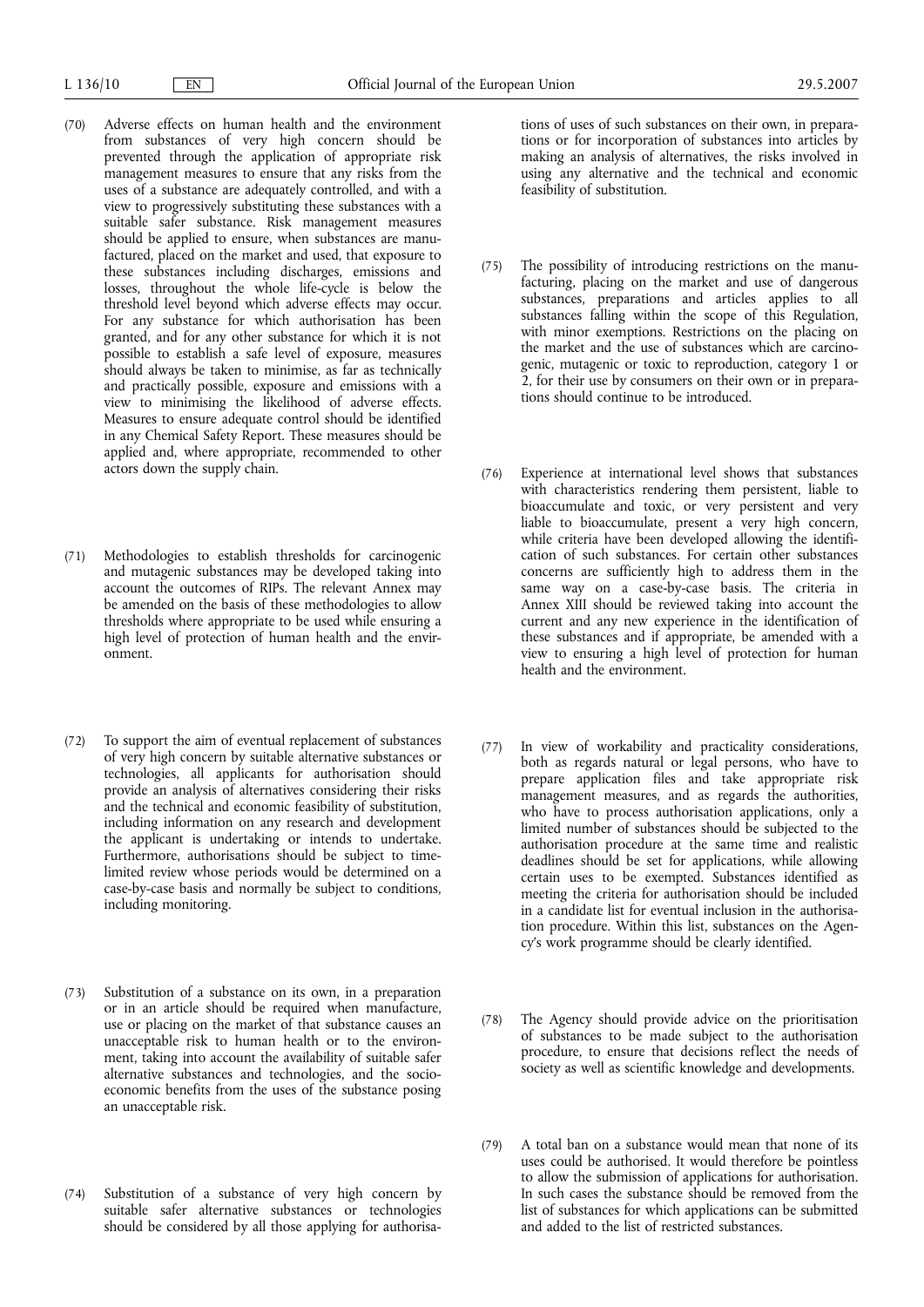- (80) The proper interaction between the provisions on authorisation and restriction should be ensured in order to preserve the efficient functioning of the internal market and the protection of human health, safety and the environment. Restrictions that exist when the substance in question is added to the list of substances for which applications for authorisation can be submitted, should be maintained for that substance. The Agency should consider whether the risk from substances in articles is adequately controlled and, if it is not, prepare a dossier in relation to introduction of further restrictions for substances for which the use requires authorisation.
- (81) In order to provide a harmonised approach to the authorisation of the uses of particular substances, the Agency should issue opinions on the risks arising from those uses, including whether or not the substance is adequately controlled and on any socio-economic analysis submitted to it by third parties. These opinions should be taken into account by the Commission when considering whether or not to grant an authorisation.
- (82) To allow effective monitoring and enforcement of the authorisation requirement, downstream users benefiting from an authorisation granted to their supplier should inform the Agency of their use of the substance.
- (83) It is suitable in these circumstances that final decisions granting or refusing authorisations be adopted by the Commission pursuant to a regulatory procedure in order to allow for an examination of their wider implications within the Member States and to associate the latter more closely with the decisions.
- (84) In order to accelerate the current system the restriction procedure should be restructured and Directive 76/769/ EEC, which has been substantially amended and adapted several times, should be replaced. In the interests of clarity and as a starting point for this new accelerated restriction procedure, all the restrictions developed under that Directive should be incorporated into this Regulation. Where appropriate, the application of Annex XVII of this Regulation should be facilitated by guidance developed by the Commission.
- (85) In relation to Annex XVII Member States should be allowed to maintain for a transitional period more stringent restrictions, provided that these restrictions have been notified according to the Treaty. This should concern substances on their own, substances in preparations and substances in articles, the manufacturing, the placing on the market and the use of which is restricted. The Commission should compile and publish an inven-

tory of these restrictions. This would provide an opportunity for the Commission to review the measures concerned with a view to possible harmonisation.

- (86) It should be the responsibility of the manufacturer, importer and downstream user to identify the appropriate risk management measures needed to ensure a high level of protection for human health and the environment from the manufacturing, placing on the market or use of a substance on its own, in a preparation or in an article. However, where this is considered to be insufficient and where Community legislation is justified, appropriate restrictions should be laid down.
- (87) In order to protect human health and the environment, restrictions on the manufacture, placing on the market or use of a substance on its own, in a preparation or in an article may include any condition for, or prohibition of, the manufacture, placing on the market or use. Therefore it is necessary to list such restrictions and any amendments thereto.
- (88) In order to prepare a restrictions proposal and in order for such legislation to operate effectively, there should be good cooperation, coordination and information between the Member States, the Agency, other bodies of the Community, the Commission and the interested parties.
- (89) In order to give Member States the opportunity to submit proposals to address a specific risk for human health and the environment, they should prepare a dossier in conformity with detailed requirements. The dossier should set out the justification for Communitywide action.
- (90) In order to provide a harmonised approach to restrictions, the Agency should fulfil a role as coordinator of this procedure, for example by appointing the relevant rapporteurs and verifying conformity with the requirements of the relevant Annexes. The Agency should maintain a list of substances for which a restriction dossier is being prepared.
- (91) In order to give the Commission the opportunity to address a specific risk for human health and the environment that needs to be addressed Community wide, it should be able to entrust the Agency with the preparation of a restriction dossier.
- (92) For reasons of transparency, the Agency should publish the relevant dossier including the suggested restrictions while requesting comments.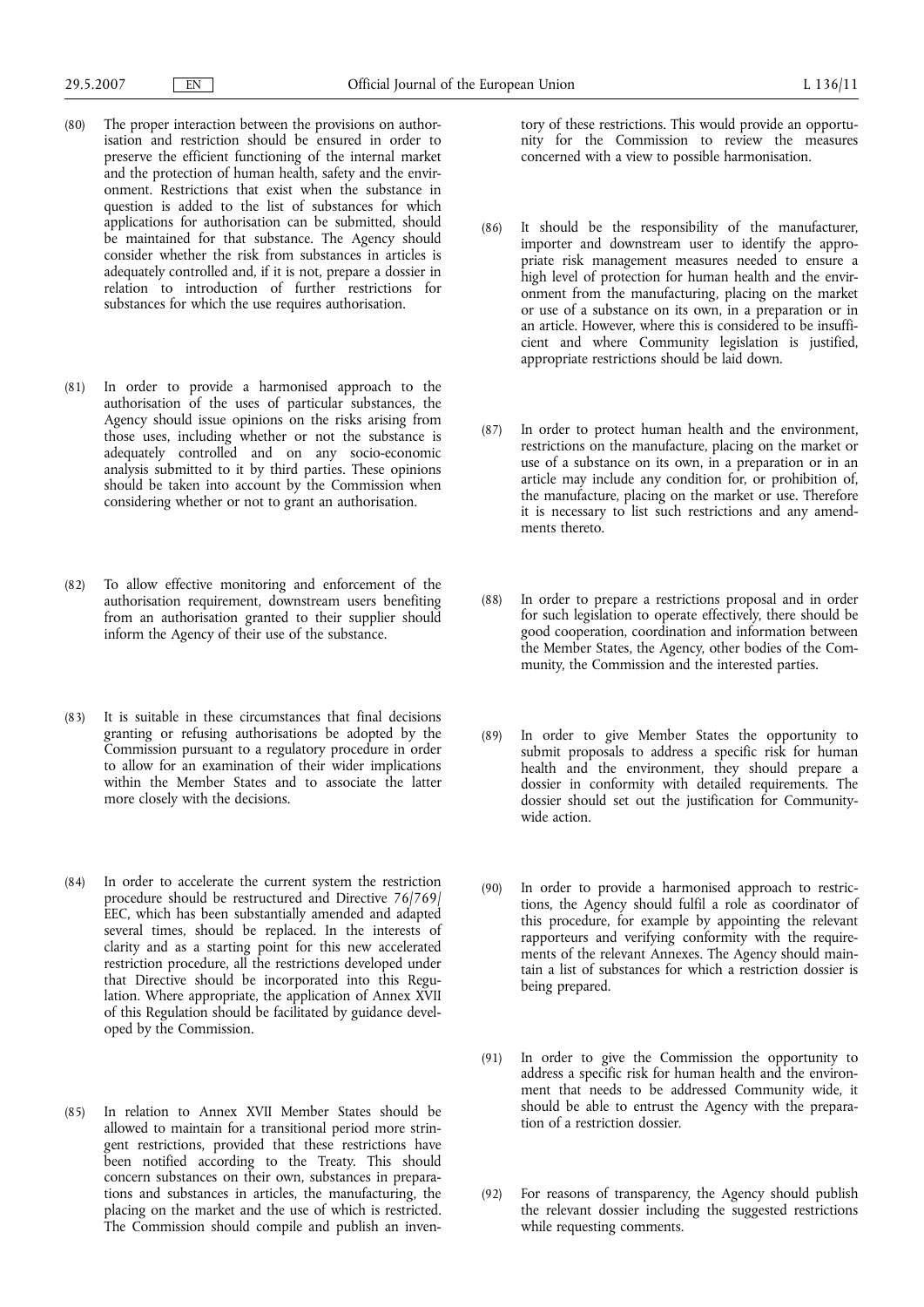- (93) In order to finalise the procedure in due time, the Agency should submit its opinions on the suggested action and its impact on the basis of a draft opinion prepared by a rapporteur.
- (94) In order to speed up the procedure for restrictions, the Commission should prepare its draft amendment within a specific time limit of receiving the Agency's opinions.
- (95) The Agency should be central to ensuring that chemicals legislation and the decision-making processes and scientific basis underlying it have credibility with all stakeholders and the public. The Agency should also play a pivotal role in coordinating communication around this Regulation and in its implementation. The confidence in the Agency of the Community institutions, the Member States, the general public and interested parties is therefore essential. For this reason, it is vital to ensure its independence, high scientific, technical and regulatory capacities, as well as transparency and efficiency.
- (96) The structure of the Agency should be suitable for the tasks that it should fulfil. Experience with similar Community agencies provides some guidance in this respect but the structure should be adapted to meet the specific needs of this Regulation.
- (97) The effective communication of information on chemical risks and how they can be managed is an essential part of the system established by this Regulation. Best practice from the chemicals and other sectors should be considered in the preparation of guidance by the Agency to all stakeholders.
- (98) In the interests of efficiency, the staff of the Agency Secretariat should perform essentially technical-administrative and scientific tasks without calling on the scientific and technical resources of the Member States. The Executive Director should ensure the efficient execution of the Agency's tasks in an independent manner. To ensure that the Agency fulfils its role, the composition of the Management Board should be designed to represent each Member State, the Commission and other interested parties appointed by the Commission in order to ensure the involvement of stakeholders, and the European Parliament and to secure the highest standard of competence and a broad range of relevant expertise in chemicals safety or the regulation of chemicals, whilst ensuring that

there is relevant expertise in the field of general financial and legal matters.

- (99) The Agency should have the means to perform all the tasks required to carry out its role.
- (100) A Commission Regulation should specify the structure and amounts of fees, including specifying the circumstances under which a proportion of the fees will be transferred to the relevant Member State competent authority.
- (101) The Management Board of the Agency should have the necessary powers to establish the budget, check its implementation, draw up internal rules, adopt financial regulations and appoint the Executive Director.
- (102) Through a Committee for Risk Assessment and a Committee for Socio-economic Analysis, the Agency should take over the role of the Scientific Committees attached to the Commission in issuing scientific opinions in its field of competence.
- (103) Through a Member State Committee, the Agency should aim to reach agreement amongst Member States' authorities on specific issues which require a harmonised approach.
- (104) It is necessary to ensure close cooperation between the Agency and the competent authorities working within the Member States so that the scientific opinions of the Committee for Risk Assessment and the Committee for Socio-economic Analysis are based on the broadest possible scientific and technical expertise appropriate which is available within the Community. To the same end, these Committees should be able to rely on additional particular expertise.
- (105) In the light of the increased responsibility of natural or legal persons for ensuring safe use of chemicals, enforcement needs to be strengthened. The Agency should therefore provide a Forum for Member States to exchange information on and to coordinate their activities related to the enforcement of chemicals legislation. The currently informal cooperation between Member States in this respect would benefit from a more formal framework.
- (106) A Board of Appeal should be set up within the Agency to guarantee processing of appeals for any natural or legal person affected by decisions taken by the Agency.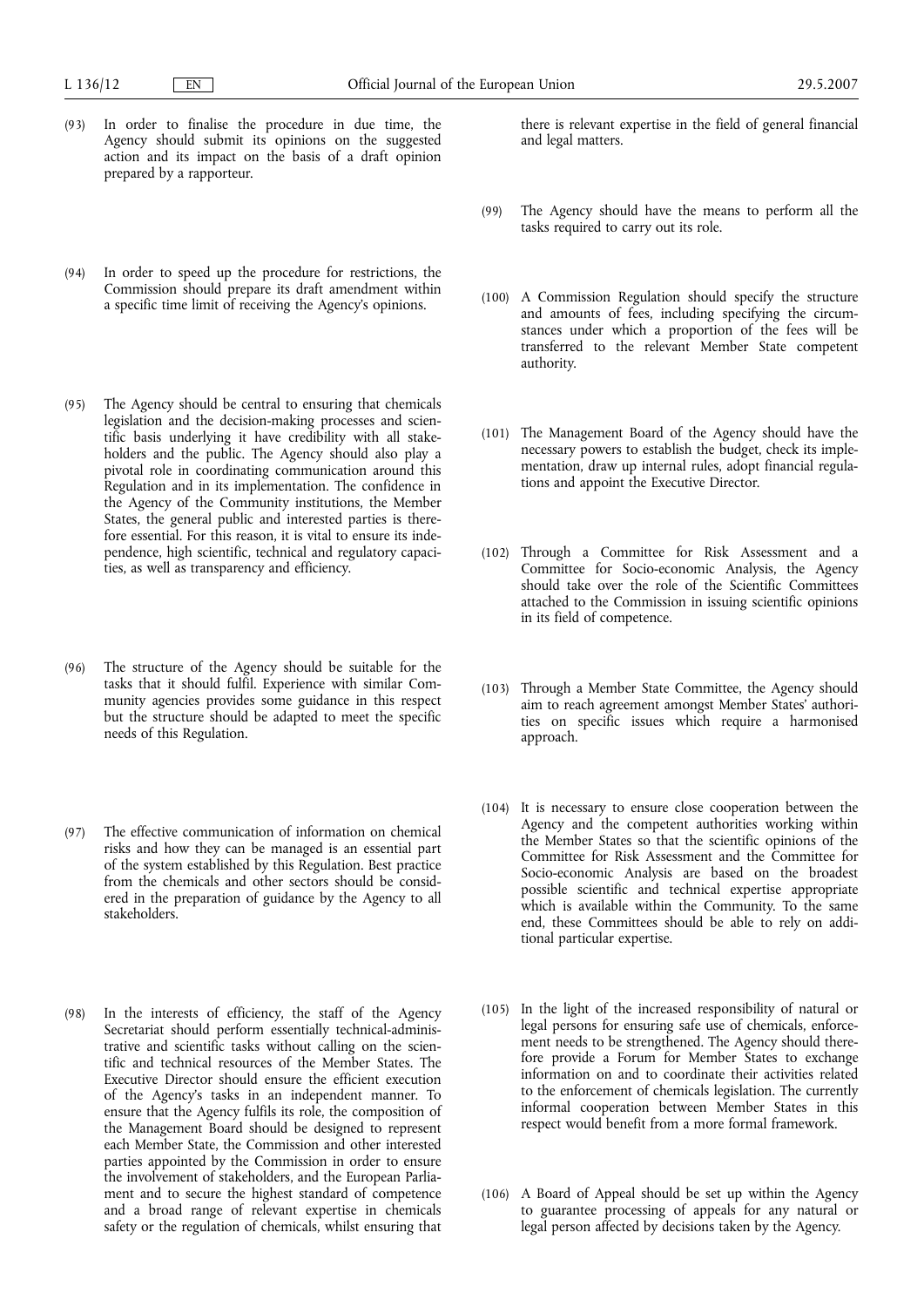- (107) The Agency should be financed partly by fees paid by natural or legal persons and partly by the general budget of the European Communities. The Community budgetary procedure should remain applicable as far as any subsidies chargeable to the general budget of the European Communities are concerned. Moreover, the auditing of accounts should be undertaken by the Court of Auditors in accordance with Article 91 of Commission Regulation (EC, Euratom) No 2343/2002 of 23 December 2002 on the framework Financial Regulation for the bodies referred to in Article 185 of Council Regulation (EC, Euratom) No 1605/2002 on the Financial Regulation applicable to the general budget of the European Communities (1).
- (108) Where the Commission and Agency consider it appropriate, it should be possible for representatives of third countries to participate in the work of the Agency.
- (109) The Agency should contribute, through cooperation with organisations having interests in the harmonisation of international regulations, to the role of the Community and the Member States in such harmonisation activities. To promote broad international consensus the Agency should take account of existing and emerging international standards in the regulation of chemicals such as the Globally Harmonised System (GHS) of classification and labelling of chemicals.
- (110) The Agency should provide the infrastructure needed for natural or legal persons to meet their obligations under the data-sharing provisions.
- (111) It is important to avoid confusion between the mission of the Agency and the respective missions of the European Medicines Agency (EMEA) established by Regulation (EC) No 726/2004 of the European Parliament and of the Council of 31 March 2004 laying down Community procedures for the authorisation and supervision of medicinal products for human and veterinary use and establishing a European Medicines Agency (2), the European Food Safety Authority (EFSA) established by Regulation (EC) No 178/2002 of the European Parliament and of the Council of 28 January 2002 laying down the general principles and requirements of food law, establishing the European Food Safety Authority and laying down procedures in matters of food safety (3) and the Advisory Committee on Safety, Hygiene and Health Protection at Work set up by the Council Decision of 22 July 2003 (4 ). Consequently, the Agency should establish rules of procedure where cooperation with the EFSA or the Advisory Committee on Safety, Hygiene and Health Protection at Work is necessary. This Regulation

should otherwise be without prejudice to the competence conferred on the EMEA, the EFSA and the Advisory Committee on Safety, Hygiene and Health Protection at Work by Community legislation.

- (112) In order to achieve the functioning of the internal market for substances on their own or in preparations, while at the same time ensuring a high level of protection for human health and the environment, rules should be established for a classification and labelling inventory.
- (113) The classification and labelling for any substance either subject to registration or covered by Article 1 of Directive 67/548/EEC and placed on the market should therefore be notified to the Agency to be included in the inventory.
- (114) To ensure a harmonised protection for the general public, and, in particular, for persons who come into contact with certain substances, and the proper functioning of other Community legislation relying on the classification and labelling, an inventory should record the classification in accordance with Directive 67/548/EEC and Directive 1999/45/EC agreed by manufacturers and importers of the same substance, if possible, as well as decisions taken at Community level to harmonise the classification and labelling of some substances. This should take full account of the work and experience accumulated in connection with the activities under Directive 67/548/EEC, including the classification and labelling of specific substances or groups of substances listed in Annex I of Directive 67/548/EEC.
- (115) Resources should be focused on substances of the highest concern. A substance should therefore be added to Annex I of Directive 67/548/EEC if it meets the criteria for classification as carcinogenic, mutagenic or toxic for reproduction categories 1, 2 or 3, as a respiratory sensitiser, or in respect of other effects on a case-by-case basis. Provision should be made to enable competent authorities to submit proposals to the Agency. The Agency should give its opinion on the proposal while interested parties should have an opportunity to comment. The Commission should take a decision subsequently.
- (116) Regular reports by the Member States and the Agency on the operation of this Regulation will be an indispensable means of monitoring the implementation of this Regulation as well as trends in this field. Conclusions drawn from findings in the reports will be useful and practical tools for reviewing this Regulation and, where necessary, for formulating proposals for amendments.

<sup>(</sup> 1 ) OJ L 357, 31.12.2002, p. 72.

<sup>(</sup> 2 ) OJ L 136, 30.4.2004, p. 1. Regulation as amended by Regulation (EC) No 1901/2006 (OJ L 378, 27.12.2006, p. 1).

<sup>(</sup> 3 ) OJ L 31, 1.2.2002, p. 1. Regulation as last amended by Commission Regulation (EC) No 575/2006 (OJ L 100, 8.4.2006, p. 3).

<sup>(</sup> 4 ) OJ C 218, 13.9.2003, p. 1.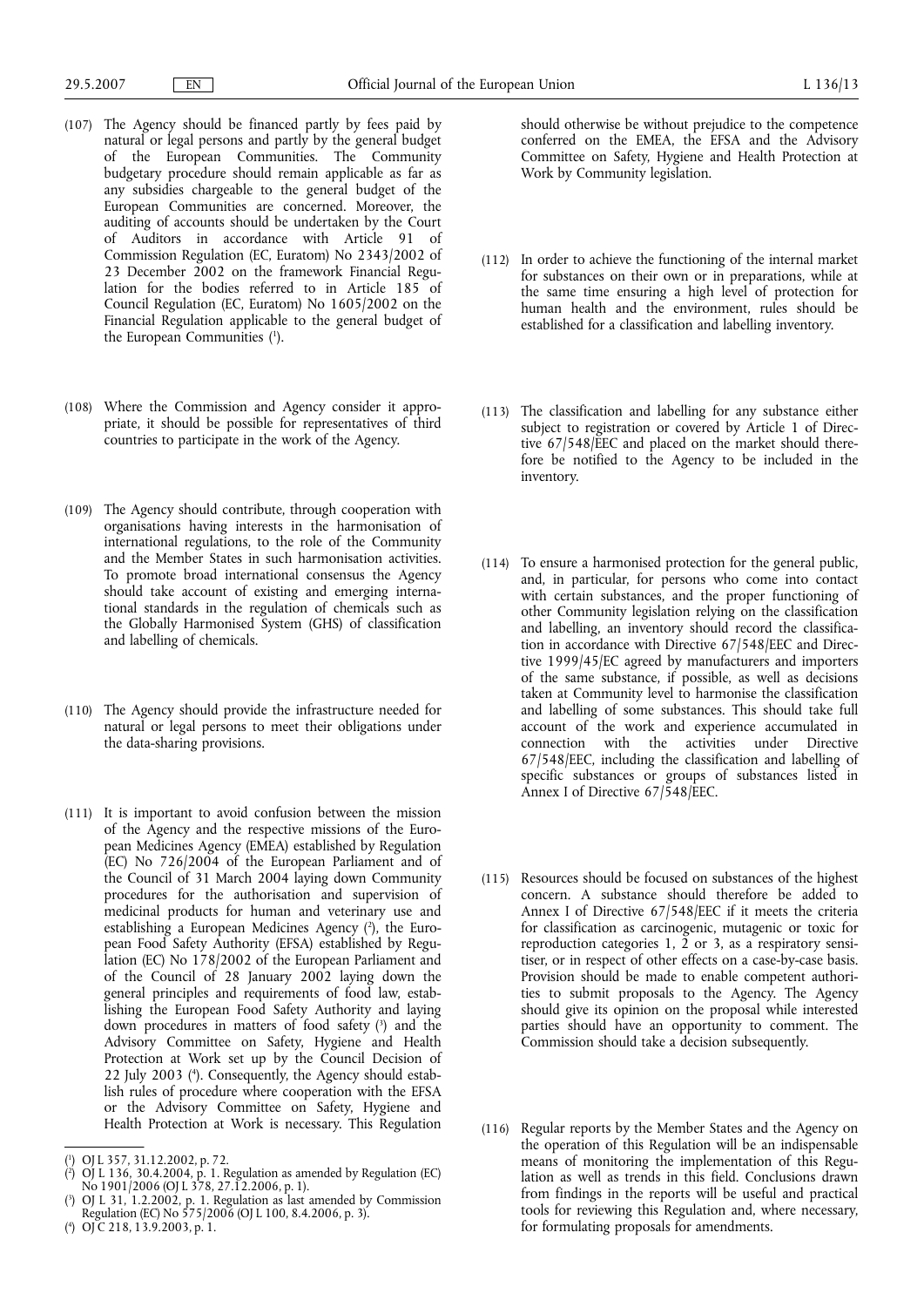- (117) EU citizens should have access to information about chemicals to which they may be exposed, in order to allow them to make informed decisions about their use of chemicals. A transparent means of achieving this is to grant them free and easy access to basic data held in the Agency's database, including brief profiles of hazardous properties, labelling requirements and relevant Community legislation including authorised uses and risk management measures. The Agency and Member States should allow access to information in accordance with Directive 2003/4/EC of the European Parliament and of the Council of 28 January 2003 on public access to environmental information (<sup>1</sup>), Regulation (EC) No 1049/ 2001 of the European Parliament and of the Council of 30 May 2001 regarding public access to European Parliament, Council and Commission documents (2 ) and with the UNECE Convention on Access to Information, Public Participation in Decision-Making and Access to Justice in Environmental Matters, to which the European Community is a party.
- (118) Disclosure of information under this Regulation is subject to the specific requirements of Regulation (EC) No 1049/2001. That Regulation sets binding deadlines for the release of information as well as procedural guarantees, including the right of appeal. The Management Board should adopt the practical arrangements for application of those requirements to the Agency.
- (119) Apart from their participation in the implementation of Community legislation, Member State competent authorities should, because of their closeness to stakeholders in the Member States, play a role in the exchange of information on risks of substances and on the obligations of natural or legal persons under chemicals legislation. At the same time, close cooperation between the Agency, the Commission and the competent authorities of the Member States is necessary to ensure the coherence and efficiency of the global communication process.
- (120) In order for the system established by this Regulation to operate effectively, there should be good cooperation, coordination and exchange of information between the Member States, the Agency and the Commission regarding enforcement.
- (121) In order to ensure compliance with this Regulation, Member States should put in place effective monitoring and control measures. The necessary inspections should

be planned, carried out and their results should be reported.

- (122) In order to ensure transparency, impartiality and consistency in the level of enforcement activities by Member States, it is necessary for Member States to set up an appropriate framework for penalties with a view to imposing effective, proportionate and dissuasive penalties for non-compliance, as non-compliance can result in damage to human health and the environment.
- (123) The measures necessary for the implementation of this Regulation and certain amendments to it should be adopted in accordance with Council Decision 1999/468/ EC of 28 June 1999 laying down the procedures for the exercise of implementing powers conferred on the Commission  $(3)$ .
- (124) In particular, power should be conferred on the Commission to amend the Annexes in certain cases, to set rules on test methods, to vary the percentage of dossiers selected for compliance checking and to modify the criteria for their selection, and to set the criteria defining what constitutes adequate justification that testing is technically not possible. Since these measures are of general scope and are designed to amend non-essential elements of this Regulation or supplement this Regulation by adding new non-essential elements thereto, they should be adopted in accordance with the regulatory procedure with scrutiny provided for in Article 5a of Decision 1999/468/EC.
- (125) It is essential that chemicals be regulated in an effective and timely manner during the transition to full applicability of the provisions of this Regulation and, in particular, during the start-up period of the Agency. Provision should therefore be made for the Commission to provide the necessary support towards the setting up of the Agency, including the conclusion of contracts and the appointment of an Executive Director *ad interim* until the Agency's Management Board can appoint an Executive Director itself.
- (126) To take full advantage of the work performed under Regulation (EEC)  $No$  793/93 as well as under Directive 76/769/EEC and to avoid such work being lost, the Commission should be empowered during the start-up period to initiate restrictions based on that work without following the full restrictions procedure laid down in this Regulation. All those elements should be used, as soon as this Regulation enters into force, to support risk reduction measures.

<sup>(</sup> 1 ) OJ L 41, 14.2.2003, p. 26.

<sup>(</sup> 2 ) OJ L 145, 31.5.2001, p. 43.

<sup>(</sup> 3 ) OJ L 184, 17.7.1999, p. 23. Decision as amended by Decision 2006/512/EC (OJ L 200, 22.7.2006, p. 11).